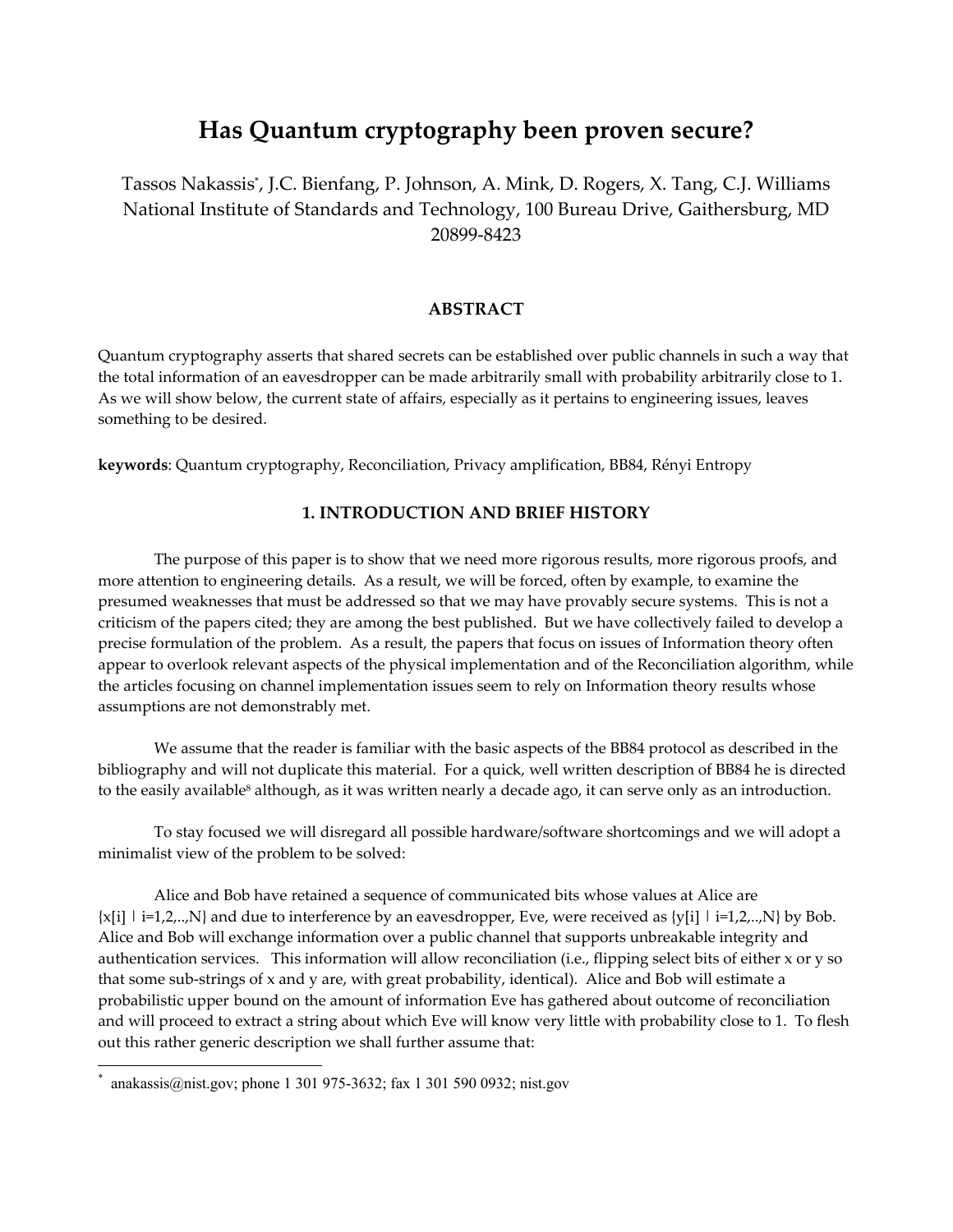- 1) The values of the bit-string at Alice and their encoding can be seen as the repeated tossing of a perfect coin.
- 2) Eve is capable only of individual attacks on the transmitted qubits.
- 3) The observed errors allow Alice and Bob to infer meaningful probabilistic upper bounds on the amount of information Eve collected through tampering.
- 4) Reconciliation is achieved through parity exchanges.
- 5) The final secret is extracted through a linear transform.

Over time, the notion of an optimal attack by Eve has evolved, roughly following the stages below:

- (I) Measure and Resend strategies in which Eve obtains deterministic information2.
- (II) Measure and Resend strategies in which Eve obtains probabilistic information3.
- (III) Entanglement of the qubits and measurements of the collapsed systems after Bob/Alice announce the bases used<sup>13, 14</sup>.
- (IV) Channel profile modifications engineered by Eve, such as channels that provide better service to multiple photon emissions<sup>10</sup>.

If we carefully monitor and estimate the percentage of double-photon transmission events in the retained bit-stream, reconciliation and privacy amplification can proceed as previously, provided that the relevant parameters are treated as time evolving constants. Therefore, we shall pay mininal attention to this particular threat.

## **2. THE CASE OF DETERMINISTIC INFORMATION**

Initially, it was believed that the best Eve could do is to try to guess the base used by Alice, measure the qubit in the chosen base, and forward to Bob the collapsed qubit. Belief in this system did not quite disappear even after the Breidbart base attack became known<sup>8</sup>.

In the context of such a model, privacy amplification is a breeze. Alice and Bob can count the number of errors. The a-priori probability that a measured qubit was read by Eve in the proper base would be 0.5. For all other measured qubits the value obtained by Eve would be totally unrelated to the encoded value and Bob's measurement of the qubit would be in error with probability 0.5. Therefore, Alice and Bob can derive a probabilistic upper bound  $U=U(e)$ , such that Eve has measured correctly fewer than  $U(e)$  qubits with probability that exceeds 1-e. If a similar upper bound L=L(e) can be established for the multi-photon bits in the retained string, then Alice and Bob can observe that:

- The probability that the known bits exceed  $U(e)+L(e)$  is less than 2e.
- If M is the number of the checksums exchanged and if  $N-U(e)-L(e)-M-S$  random checksums are formed, then Eve knows nothing about the values of these checksums with probability that exceeds 1-2e-2-S.

Simply put, each subset of  $\{1,2,...,N\}$  can be identified with a vector of the vector space  $V(N)=[0,1]^N$ which consists of  $2^N$  vectors. The values and checksums known to Eve can be seen as spanning a subspace of V[N], V<sub>D</sub>, whose dimension D does not exceed  $U(e)+L(e)+M$  with probability exceeding 1-2e. It can be easily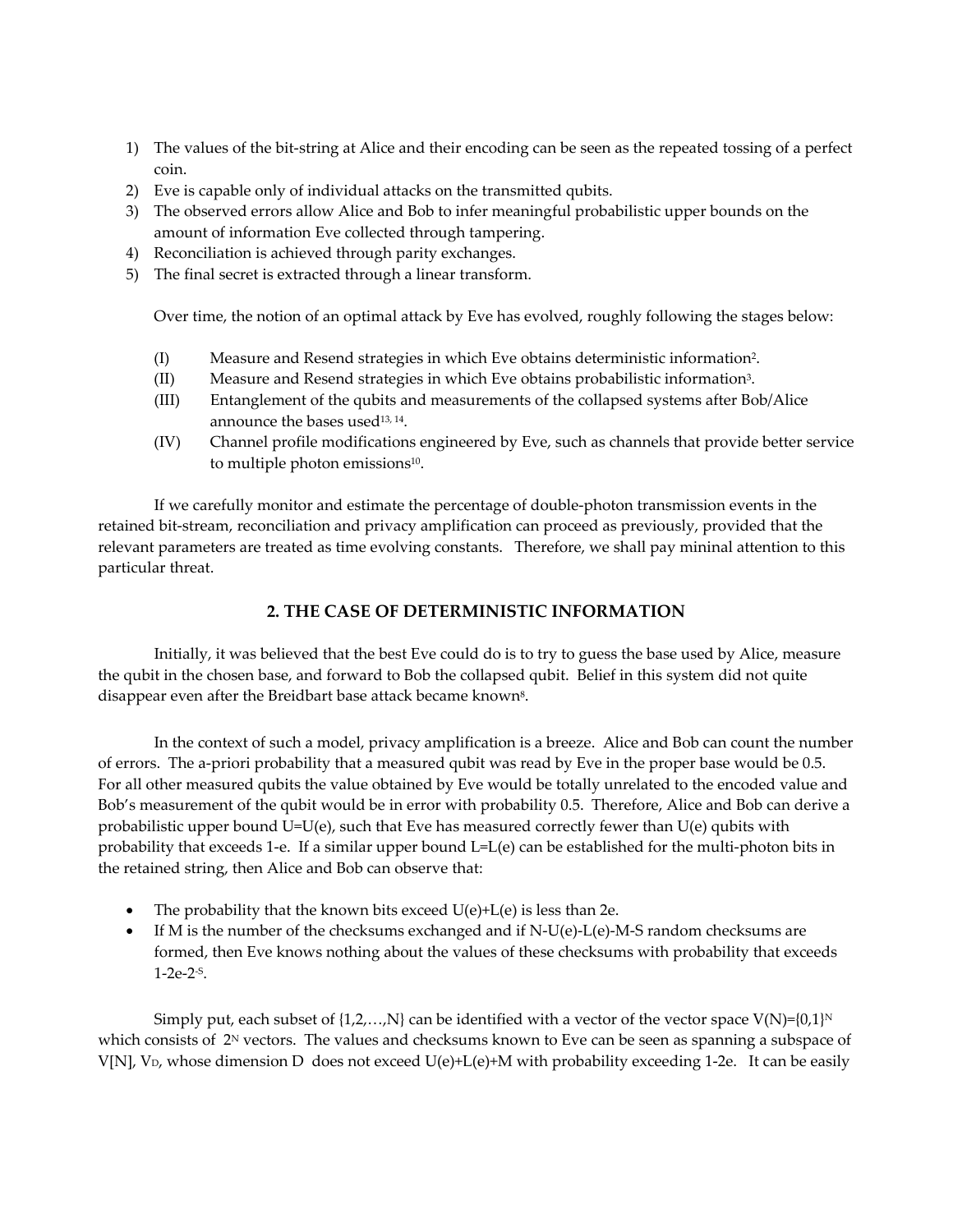shown that if we randomly choose N-D-S vectors in  $V$ , these vectors and the basis of  $V_D$  are linearly independent with probability exceeding 1-2-S. Linear independence implies that Eve has zero knowledge about the checksums that correspond to the random vectors in question2.

# **3. BREIDBART BASES AND THE TREATMENT OF PROBABILISTIC INFORMATION**

In short order, nevertheless, it was remarked that if one were using the Breidbart basis (essentially Eve used a measuring apparatus at an angle of  $\pi/8$  with respect to the encoding bases), then the outcome of Eve's measure-resend attack (in the Breidbart basis) would change the behavior of the measured bits as follows:

- tampered qubits would be in error in Bob's string with probability 0.25 and
- a tampered qubit's sent value would be known to Eve with probability cos<sup>2</sup>( $\pi$ /8)=(1+cos( $\pi$ /4))/2=(2+sqrt(2))/4~0.85.

This type of attack necessitates that the privacy amplification mechanism be changed. Two new approaches were developed:

- The Big Brother (BB) approach which invented an entity that takes over Eve's measuring apparatus. BB obtains deterministic readings of selected qubits and passes derivative information onto Eve in a way that mimics the Breidbart measurements. Any privacy amplification mechanism that would limit BB's knowledge would ipso facto limit Eve's 3.
- Reliance on existing results on hashing that are based on the properties of the Rényi entropy. In summary, the idea is that if our knowledge is represented by partly compromised N-bit strings, then – under the right conditions<sup>5</sup>- we can map the N-bit strings onto K-bit strings in such a way that the K-bit strings are, more-or-less, equiprobable. More precisely:
	- 1. The prevalent measure of lack of information, the **Shannon** entropy  $H = -\Sigma p \log_2(p)$ , is an average; high H values do not necessarily bound individual probabilities. Of and by itself, a high H value cannot guide us on how to map n-bit strings onto highly secure k-bit strings. E.g., if some p-value equals 0.5, every deterministic mapping will produce some specific string with probability at least 0.5.
	- 2. A more useful measure is the **Rényi** entropy. For simplicity we shall restrict ourselves to the Rényi entropy, of degree 2, by definition equal to  $R(X) = H_2(X) = -\log_2(\sum p^2)$  where X represents some discrete variable and p the probability values of X's distribution.
	- 3. The Rényi entropy is used in conjunction with the notion of universal mappings. A set of mappings, G, from finite set A to finite set B (of cardinality |B|) is called **Universal** iff for any two distinct points in A, a1 and a2,

#### **Prob{g(a1)=g(a2)|g in G}≤1/|B|**

(assuming, of course, the uniform distribution for G).

4. If B consists of  $2<sup>K</sup>$  elements, if X is a random variable in A of Rényi entropy R(X)=r, and if  $H(G(X)|G)$  and  $R(G(X)|G)$ ] represent the expected value of  $H(g(X))$  and  $R(g(X))$ ], then

 $H(G(X) | G) \ge R(G(X) | G) \ge k-2^{K-r}/\ln(2)$ , while for all g,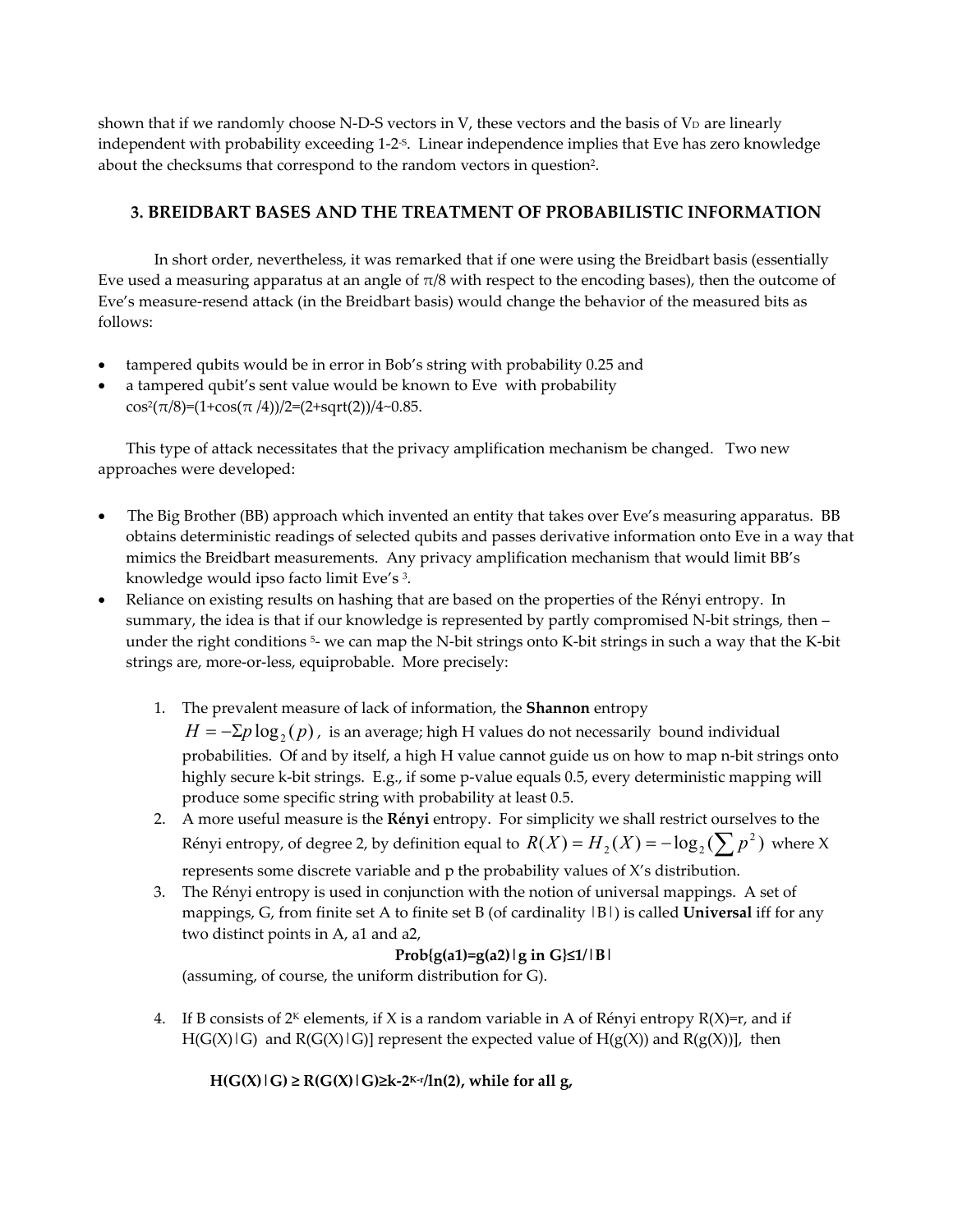#### **K≥H(g(X)) ≥ R(g(X))**

This is a powerful statement because it asserts that if  $K < r$ , the mean value of either  $H(g(X))$  or  $R(g(X))$  is close to the maximum value either random variable may attain and, therefore, divergence from the mean is a low probability event. Nevertheless, the statement asserts an ensemble property that may or may not apply to a specific g and offers an a-priori low probability of failure.

To use this statement we need to have some reasonable lower bound on Eve's entropy after Reconciliation. This is addressed by the following two statements<sup>5</sup>:

5. If W represents a random m-bit string, then

**R(X)-R(X|W=w)≤2(m+s)** 

#### **with probability not lower than 1-2-s**

6. If X, X in A, is the concatenation of N i.i.d. random bits and f a linear mapping from A onto the space of K-bit strings, then **R(X)-R(X|f(X)=w) ≤K+o(N)** 

The above results, possibly in combination, can be used to prove that a given algorithm will fail to produce shared secrets with small probability. But, the generality of the results cited entails a small price:

- Reliance, possibly unnecessary, on a priori probabilities when a feedback mechanism might have informed us that we had better abort. I.e., once a specific function g has been chosen out of a set of Universal mappings G, it is the properties of g that matter, not the ensemble properties of G.
- Asymptotic statements whose mapping to a well engineered system is left to the implementer, and
- A perception of the underlying problem that may not fully match the underlying reality.

Indeed, when the outcome of a measurement is probabilistic in nature, the level of our ignorance about the true value is a function not only of the measured value but, also, of the effects of Eve's actions on Bob. For instance, if the Βreidbart attack is used, then the typical set of four tampered-with bits will consist of three bits for which the values of Bob and Alice agree and one for which they differ. Straightforward computations show that if Eve knows that a tampered bit did not cause an error, Eve has measured the correct value with probability (6+4sqrt(2))/12~0.97 . Indeed, the a priori probabilities that Bob's measurement

matches the value sent are cos<sup>2</sup>( $\pi$ /8)cos<sup>2</sup>( $\pi$ /8)= $\frac{16}{16}$  $6 + 4\sqrt{2}$ when Eve has also measured correctly and  $sin^2(\pi/8)$ 

 $\sin^2(\pi/8) = \frac{16}{\pi}$  $6 - 4\sqrt{2}$  when Eve has measured incorrectly while the corresponding probabilities that Bob measured incorrectly are  $\cos^2(\pi/8)\sin^2(\pi/8)=1/8$  and  $\sin^2(\pi/8)\cos^2(\pi/8)$ , both equal to 1/8. Thus, the aposteriori probabilities for Eve are  $\{\frac{6+4\sqrt{2}}{12}, \frac{6-4\sqrt{2}}{12}\}$  and {0.5, 0.5} so that in the end 2 1 4 1 12  $6 + 4\sqrt{2}$ 4 3 4  $\frac{2+\sqrt{2}}{4} = \frac{3}{4} \times \frac{6+4\sqrt{2}}{4} + \frac{1}{4} \times$ 

is nothing but the average over two distinct populations.

The practical results of this situation are the following: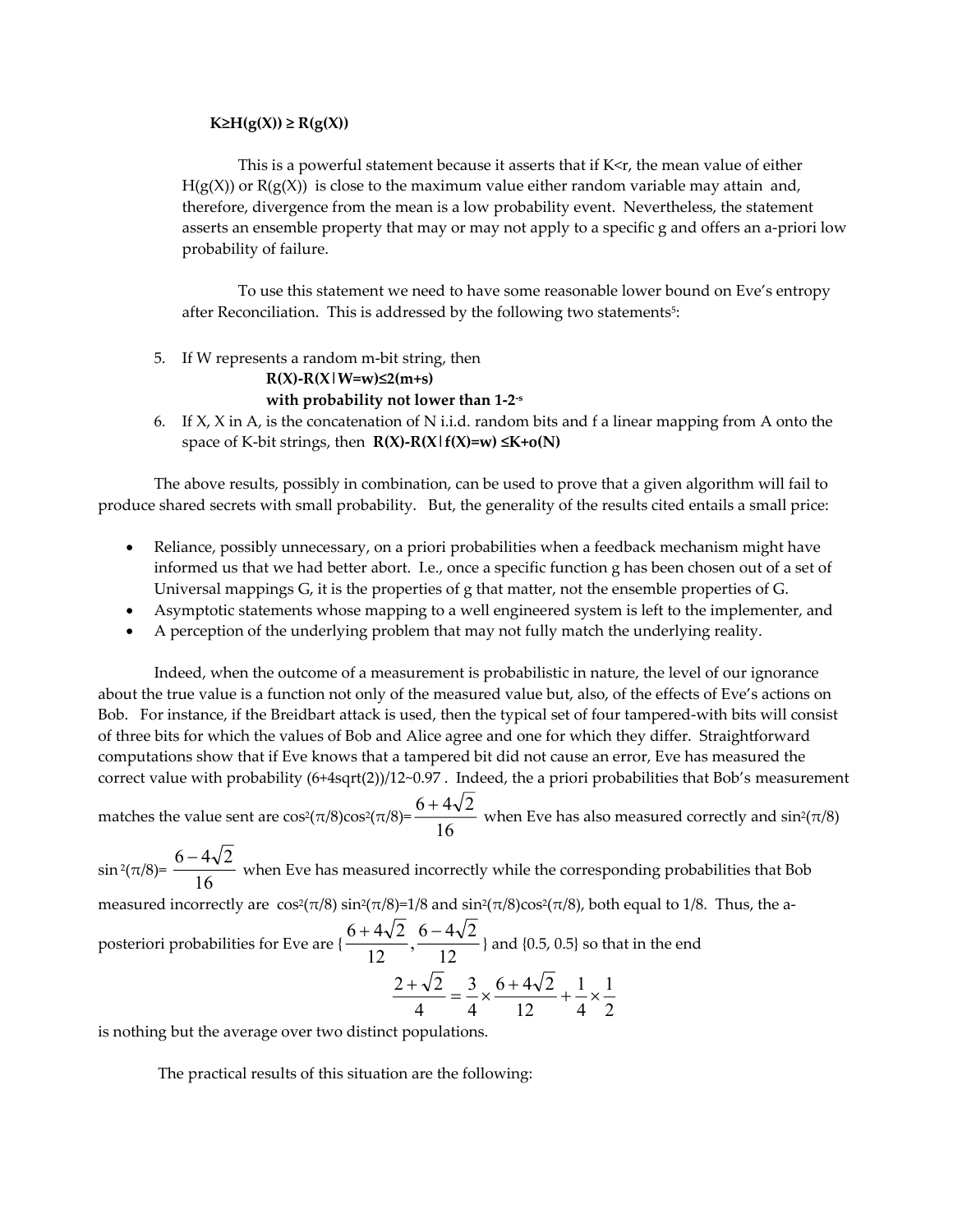- 7. The definition of the Big Brother is in error. A truly undetectable BB must take into consideration the measurements of Bob. When such a measurement agrees with the value sent, BB either reads and passes to Eve the value sent with probability  $2sqrt(2)/3 \sim 0.94$  or he passes to Eve a uniformly distributed random value; ditto, if the measurement of Bob does not agree with the value sent by Eve.
- 8. Several entropy estimates, and consequently the size of the extractable key, are in error.

As an example, let us look at a paper<sup>9</sup> whose emphasis is on hardware and adopted the entropy estimates in the then extant bibliography. The paper cites<sup>5</sup> and estimates the extractable bits as **F(N,µ,ε)≈N(R(µ,ε)-1.19f(ε))-s** with **R(µ,ε)≈1- µ-4εlog2(1.5)**. The term f(ε) is the Shannon entropy, the factor 1.19 reflects the overhead of the Cascade Reconciliation algorithm<sup>1</sup>,  $\mu$  is the percentage of multiple photons emissions, and ε the observed error frequency. If µ=0, then **R(µ,ε)=(1-4ε)+ 4εlog2(4/3)**, the average Rényi entropy per bit taking into account the information Eve gathered through tampering. Indeed,  $((2+sqrt(2)/4)^{2}+(2-sqrt(2)/4)^{2}=3/4$ , hence the Rényi entropy equals -  $log_2(3/4)=log_2(4/3)$  per tampered bit.

Alas, by the time Cascade has completed Eve knows where errors occurred. Instead of assigning to the typical foursome the Rényi entropy of  $4\log(4/3) \approx 1.66$ , she will take into account the fact that wherever no error was discovered, she knows the transmitted value with probability  $p=(6+4sqrt(2))/12$  and that  $R(p)=$ log2(18/17). So that the Rényi entropy per typical foursome will be 3R(p)+1≈0.25+1=1.25.

Remark: We do not address in this paper the impact of Reconciliation on entropy. One should ask, however, why the results seemingly fail to match the theoretical results described above. One may think that this can be attributed to the information that flows back during reconciliation. Nevertheless, we could consider a gedanken experiment in which Alice is told by BB as to which of Bob's bits are in error and lets Bob and the world know the correct values for these bits. The resultant entropy loss would exceed all bounds except for the 2(m+s) one which is generally considered to be unrealistically high. It would therefore appear that the extant theorems assert properties for some population P when our actions may be directing us towards sampling a subpopulation  $P^*$ . I.e., the interactive algorithms, such as Cascade, inexorably guide the system toward information vectors W within the very low-probability subset that we would rather avoid.

#### **3. THE SLUTSKY PROBE AND BOUND.**

Boris Slutsky13,14, suggested a different more efficient individual attack. If BB84 is inherently secure, we can endow Eve with whatever is physically possible even though it may be currently unavailable. E.g., with a quantum memory that will allow Eve to entangle the transmitted qubits with qubits of her own to be measured after Alice and Bob have matched bases and agreed which string to amplify. A long analysis follows that addresses individual qubit attacks and attempts to characterize Eve's best strategy, its effects on the measured error rate and on the Rényi entropy, and the appropriate privacy amplification countermeasures (including detailed formulas that should adequately guide an implementer).

Are we done? Possibly, but we are still short of a complete proof. The cited papers 13,14 assume that for every (expected) target error rate E that Eve can expect Alice and Bob to witness, the best attack is the one that leads to maximum information gains. From this definition it follows that Eve's optimal strategy is to entangle the q\_bits in a way that maps the Breidbart basis, ([eo>,[ei>), onto (( $|e_0\rangle$ = $|\Phi_{00}\rangle$ ,  $|e_1\rangle$  = $|\Phi_{11}\rangle$ ) where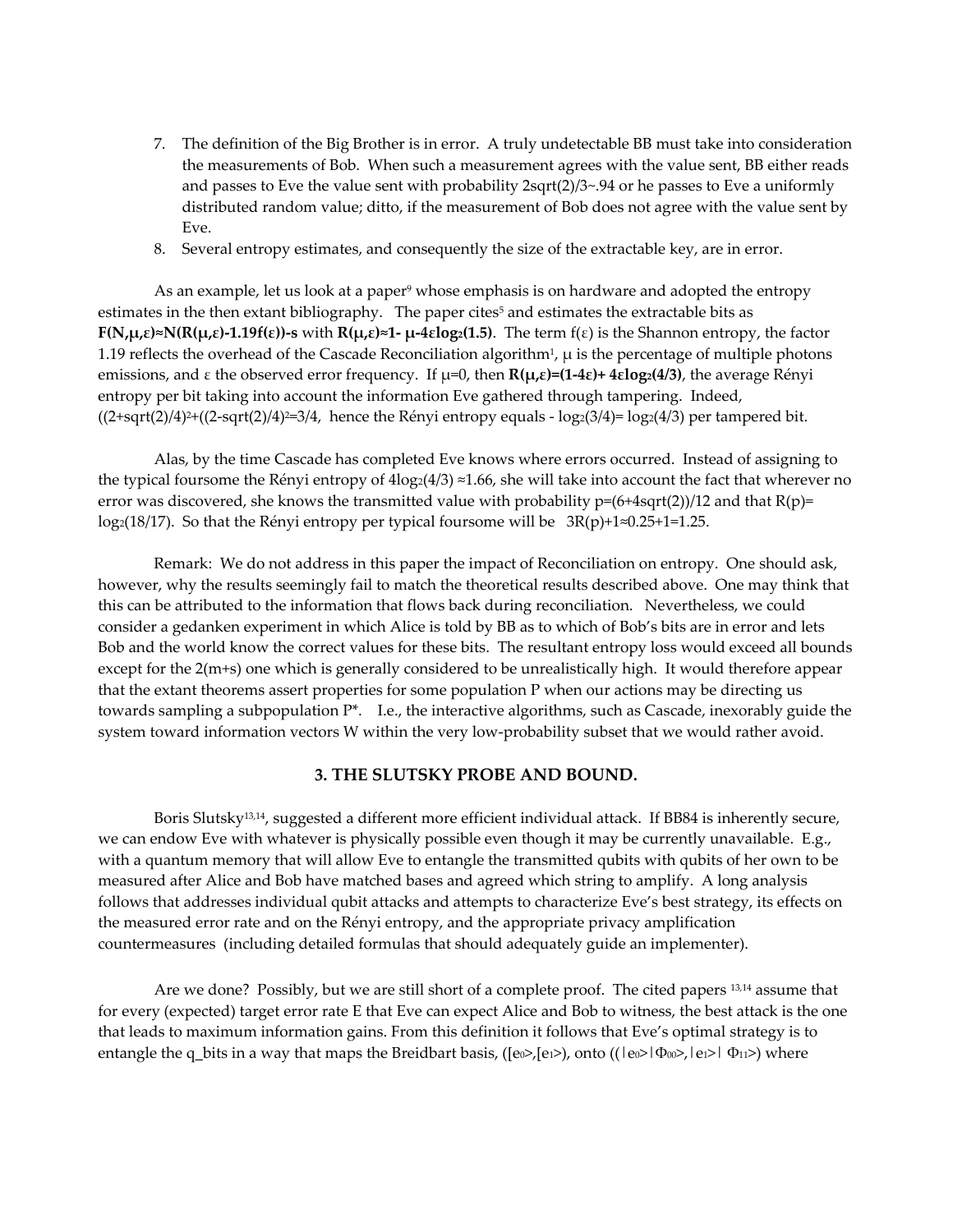$(|\Phi_{00}\rangle, |\Phi_{11}\rangle) = (\cos(\phi)|w_1\rangle + \sin(\phi)|w_2\rangle), (\sin(\phi)|w_1\rangle + \cos(\phi)|w_2\rangle),$  and  $(|w_1\rangle, |w_2\rangle)$  is the orthonormal basis of a Hilbert space perpendicular to ( $[e_0\rangle, [e_1\rangle)$ .

If  $((|u \rangle, |\bar{u}\rangle)$  is one of the bases Alice is using (obtained from the Breidbart basis through a counterclockwise rotation  $\alpha = \pi/8$ , straightforward manipulations of the Slutsky formulas show that Eve's meddling will map

$$
|u>\rightarrow (cos^{2}(\alpha)cos(\varphi)+sin^{2}(\alpha)sin(\varphi))|u>|w1>+\n (cos^{2}(\alpha)sin(\varphi)+sin^{2}(\alpha)cos(\varphi))|u>|w2>+\n cos(\alpha)sin(\alpha)(-cos(\varphi)+sin(\varphi))|u>|w1>+\n cos(\alpha)sin(\alpha)(cos(\varphi)-sin(\varphi))|u>|w2>
$$
\n
$$
|u>\rightarrow (sin^{2}(\alpha)|\Phi_{00}\rightarrow +cos^{2}(\alpha)|\Phi_{11}\rightarrow)|u>+\n (-cos(\alpha)sin(\alpha)|\Phi_{00}\rightarrow +cos(\alpha)sin(\alpha)|\Phi_{11}\rightarrow)|u>
$$

The entangled system for u shows that the squares of the coefficients sum up to 1, so that the probability that u will be measured as ū by Bob is

#### **E=2**  $cos^2(α)sin^2(α)(cos(φ)-sin(φ)) = (1-sin(2φ))/4$

 In the event Eve learns that no error occurred, Eve concludes the entangled system collapsed, respectively, either onto

```
(\cos^2(\alpha)\cos(\phi) + \sin^2(\alpha)\sin(\phi))|_{W_1} w<sub>1</sub> \rightarrow (\cos^2(\alpha)\sin(\phi) + \sin^2(\alpha)\cos(\phi))|_{W_2}, or
(\sin^2(\alpha)\cos(\phi) + \cos^2(\alpha)\sin(\phi))|_{W_1} \leftrightarrow (\cos^2(\alpha)\cos(\phi) + \sin^2(\alpha)\sin(\phi))|_{W_2}.
```
Inspection shows that the collapsed systems, are of the form  $A|w_1\rangle + B|w_2\rangle$  and  $B|w_1\rangle + A|w_2\rangle$ , symmetrically located the w-plane, and forming equal angles, ζ, with the nearest base vectors. Therefore,

$$
16A2 = 6 + 4\sqrt{2}\cos(2\phi) + 2\sin(2\phi),
$$
  
\n
$$
16(A2 + B2) = 12 + 4\sin(2\phi),
$$
 and  
\n
$$
\cos2(\zeta) = \frac{A2}{A2 + B2} = 0.5 + \frac{\sqrt{E(1 - 2E)}}{1 - E} \frac{(def)}{=} 0.5 + d
$$

Thus, for small E, d grows, roughly, as the square root of E while Eve's information gain  $(1 + \log_2((0.5 + d)^2 + (0.5 - d)^2) = \log_2(1 + 4d^2)$  $2 + \log_2((0.5+d)^2 + (0.5-d)^2) = \log_2(1+4d^2)$ ) is, roughly, proportional to E. The square root of E probability increase suggests that for small E the relative cost of the BB approach will be high and the arithmetic data below show this to be the case. We also note that when Eve cannot distinguish between correct and incorrect measurements, the probability that Eve knows the value of a bit drops to  $0.5+D= 0.5+(1-E)d$ .

The optimal probe having been found  $13$ , the companion paper  $14$  shows how to use the number of observed errors so as to derive probabilistic upper bounds on E and on the Rényi entropies of Eve before and after reconciliation.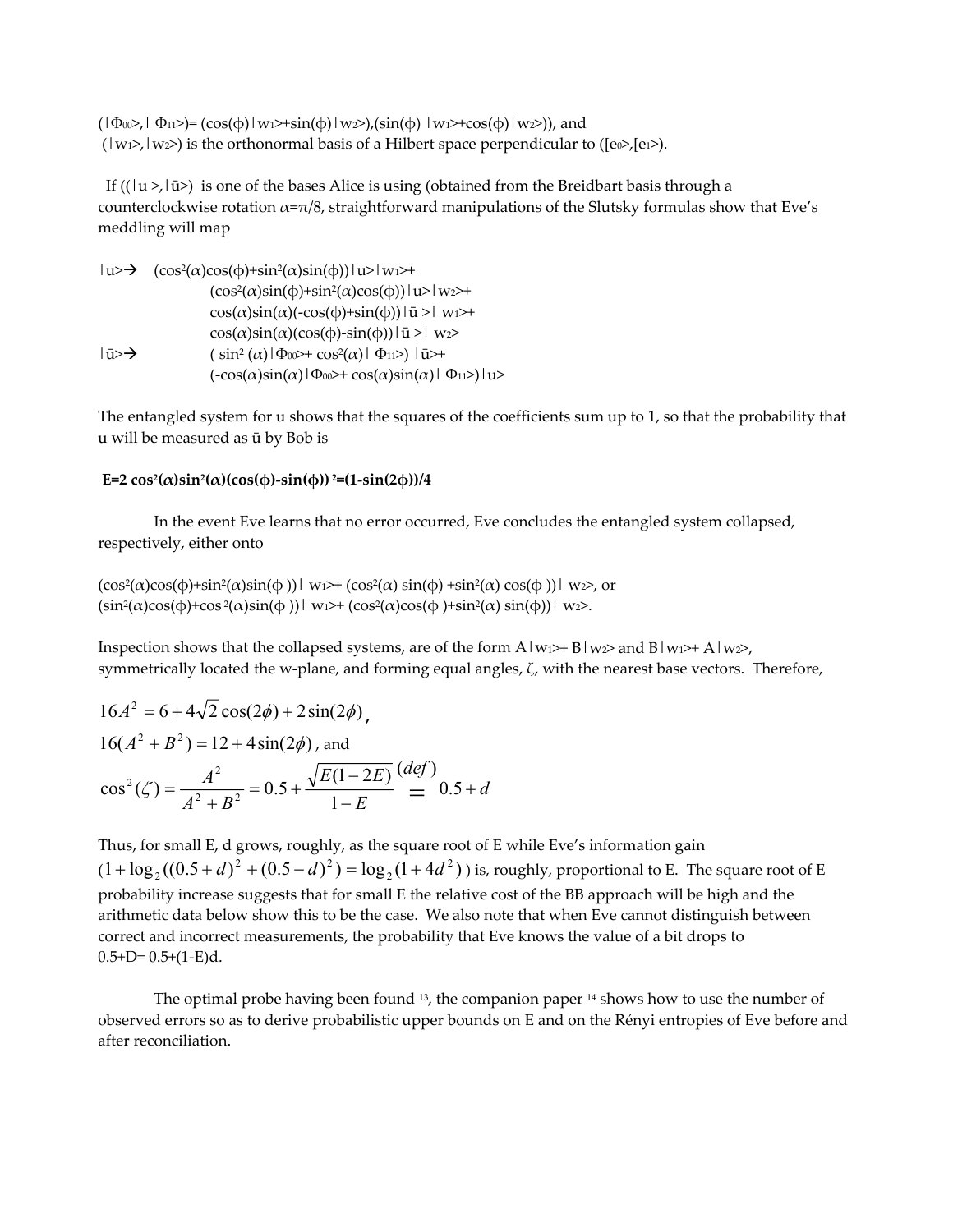Both papers are rigorous, well written. As they are also conservative in their estimates and err on the side of caution, careful examination of the remaining issues very probably will show that their conclusions and derived bounds are correct even if slightly incorrectly reasoned. Nevertheless, there are a couple issues that are not fully addressed. Namely,

- The paper implicitly assumes an interactive reconciliation scheme and at the very outset disregards the informational content of the bits in error (these values will be common knowledge once reconciliation is completed). But, as we saw above, the vector W(checksums released) is not necessarily random and most of the results used to estimate  $R(X|W)$  are not directly applicable. We note, however, that by disregarding the bits in error and by applying the a-posteriori probabilities, the papers probably sidestep the issue raised.
- While it is true that some Reconciliation schemes reveal information about the location of errors, others apparently do not. For example, recent work at BBN  $^{7,12}$  showed that sparse matrix error correction can be used for effective reconciliation. Thus, the bounds in 14 would appear to unnecessarily penalize non-interactive reconciliation schemes.
- For reasons probably related to analytical tractability, the best strategy for Eve is defined 13,14 as the one that maximizes Eve's average gain in Rényi information. It is clear though that the best strategy for Eve is the one that maximizes Eve's objectives. That is, Eve's objective might be to maximize the probability that it will collect more than m bits worth of information once privacy amplification is completed. In other words, Eve may wish to beat the probabilistic upper bound of BB84 often and by a large (absolute or relative) margin. If the reconciled strings are large enough, this becomes synonymous with the best mean possible (the papers prove that a mixed strategy with fixed error rate E must lower the information gain). Nevertheless, a mixed strategy would seem to have a higher variance (fatter tails) and, therefore, for relatively short strings, it is not excluded that the gains in variance trump the losses due to a lowered mean value.

Interestingly enough, the convexity of the Defense frontier has been discussed 6, 11 and there is numerical support that the function displays the proper convexity profile.

• Finally, the referenced paper 14, like all the papers until recently, assumes that the mean number of errors in the transmitted qubits and the mean number of errors in the qubits retained are the same. Another assumption that has luckily bitten the dust with manageable protocol effects.

# **4. METHODS OF ATTACK AND THEIR IMPACT**

For the reader to get a rough idea on how the different schemes by Eve and countermeasures affect the output of BB84, let us see the asymptotic information loss per bit as a function of the observed error rate E (assuming of course that it was all induced by Eve). We are giving the formula and its arithmetic value for E=0.03 side by side. The reader should note that,

- Measurements that cause errors impart no information to Eve,
- The probabilities cited are the probabilities that Eve correctly measured the value sent, and
- When BB mimics an apparatus that delivers the correct value with probability 0.5+x, BB must know the correct value with probability 2x.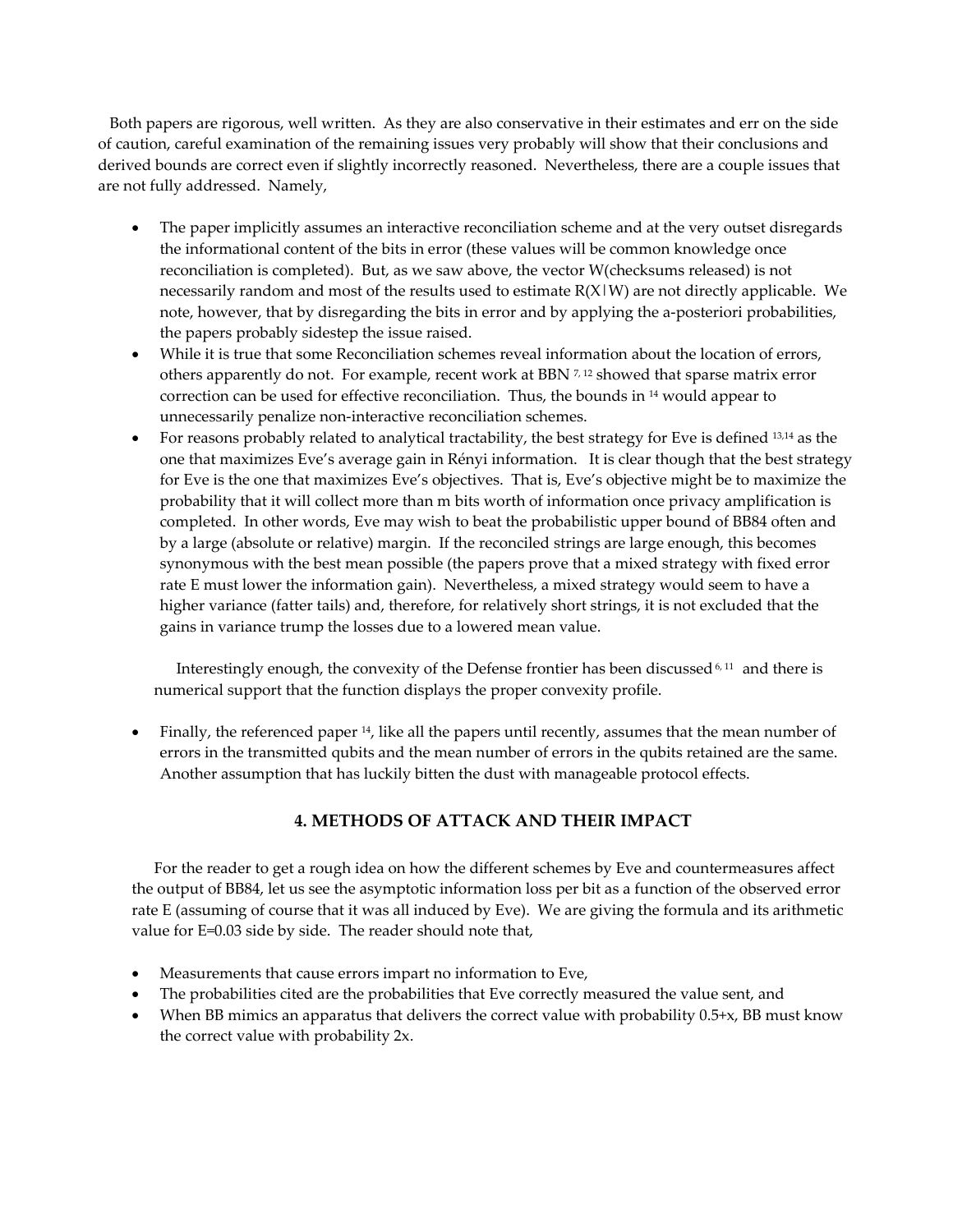| Measure Resend                           | 2E                                                                   | 6%    |
|------------------------------------------|----------------------------------------------------------------------|-------|
| (I) Breidbart, error location<br>unknown | $4E \log_2(1.5)$ ( <i>prob</i> = $\frac{2+\sqrt{2}}{4}$ )            | 7%    |
| (II) Breidbart, error location           | $3E(1 + \log_2(17/18)) \approx 2.75E$                                | 8.25% |
| known                                    | $(\text{prob} = \frac{3 + 2\sqrt{2}}{2})$                            |       |
| (III) Corresponding BB                   | $4E\frac{\sqrt{2}}{2}$ (case I) or $3E\frac{2\sqrt{2}}{3}$ case (II) | 8.5%  |
| (IV) Slutsky, error location<br>unknown  | $\log_2(1+4D^2)$                                                     | 15%   |
| (V) Slutsky, error location              | $(1-E)\log_2(1+4d^2)$                                                | 15.4% |
| known                                    |                                                                      |       |
| (VI) Corresponding BB                    | 2D (case IV) or $(1-E)2d$ (case V)                                   | 33%   |

**Table 1.** Average Entropy loss per bit (column 2) for different attack schemes and its value for E=0.03

In short, while the Breidbart attack delivered a minor blow to the BB approach, the Slutsky attack KO-ed it.

#### **5. DECOY STATES**

Apart from the fact that better proofs and more engineering detail are necessary, it is mildly disconcerting that the devotees of the provably secure system have more than once proven security by assuming physical models which were later debunked. Each time, large or small changes in privacy amplification are devised so that we would still have a provably secure system by sacrificing more of the bits previously deemed to be secure.

Recently, e.g. 10, the community discovered that the percentage of multiple-photon in the transmission stream does not necessarily coincide with their percentage in the sub-stream to be reconciled. Hence all the formulas that rely on the knowledge of Alice's hardware in order to assess the impact of double photons in the stream are, potentially, incorrect and, therefore, link-monitoring protocols are necessary.

## **6. CONCLUSION**

 As of today, the quantum generation of shared-secrets has a single strength: unlike the extant schemes, its security cannot be compromised through scientific or engineering advances enabling new attacks on the communicated data. Therefore, it is highly desirable, if not necessary, that our proofs of this feature be as strong as the claim they serve. In particular, it is important that the engineering systems we build base their security on theorems whose assumptions are clearly satisfied by the systems in question.